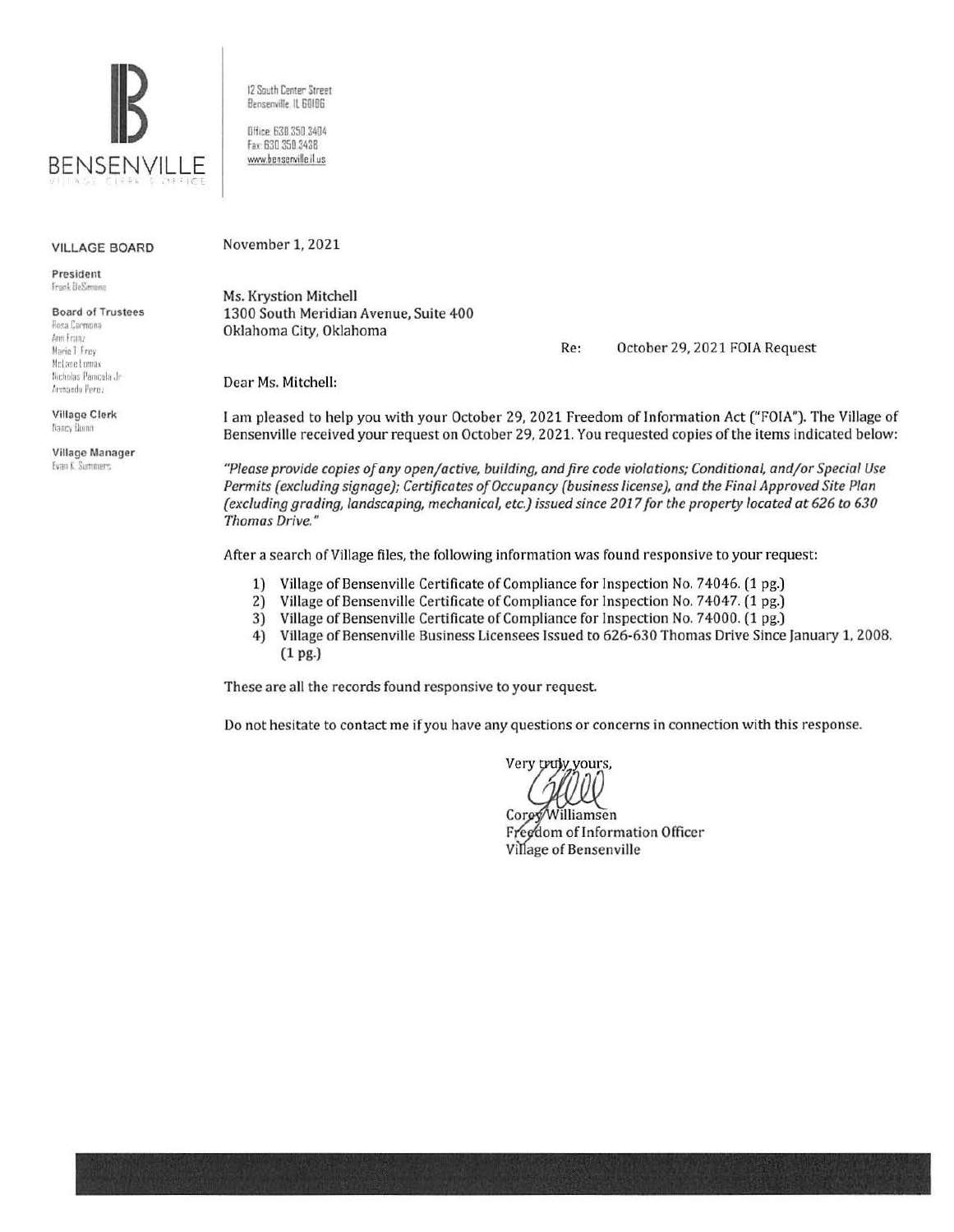# **IB VILLAGE OF BENSENVILLE**<br> **FREEDOM OF INFORMATION ACT** BENSENVILLE **REQUEST FORM**

**TO:** *COREY WILLIAMSEN* **FROM: Name Krystion Mitchell I PZR** 

*Freedom of Information Officer Village of Bensenville 12 S. Center Street* Phone 405-546-4471

Address 1300 S Meridian Avenue, Suite 400 Oklahoma City, OK 73108

*Bensenville, IL* 60106 **E-Mail Krystion.Mitchell@pzr.com** 

#### *TITLES OR DESCRIPTION OF RECORDS REQUESTED (Please Include Date of Birth and Case Number for Police Records):*

 $O(7)$ 

Please provide copies of any open/unresolved Zoning, Building, and Fire Code Violations; Variances, Conditional, and/or Special Use Permits (excluding signage); Certificates of Occupancy(business license). and the Final Approved Site Plan (excluding grading, landscaping, mechanical. etc.) issued since 2017 for the property located at 626 to 630 Thomas Drive: Parcel: 03-11-200-023. Please do not exceed \$50 in fees without prior approval. (Our ref# 152062-9)

0 THIS REQUEST IS FOR A COMMERCIAL PURPOSE *(You must state whether your request is for a commercial purpose.* A request is for a "commercial purpose" if all or any part of the infonnation will be used in any form for sale, resale, or solicitation or advertisement for sales or services. Failure to disclose whether a request is for a commercial purpose is a prosecutable violation of FOIA.)

Would like your request delivered via:  $\blacksquare$  E-Mail  $\blacksquare$  U.S. Mail  $\blacksquare$  Pick-Up\* *\*Pick-Up is available by appointment at Village Hall Monday thru Friday; between 8:00a.m. - 5:00p.m.* 

I understand that any payment need be received before any documents are copied and/or mailed.

10/29/2021

Krystion Mitchell

Date Signature Signature

All FOIA responses are posted on the Village's website. Name and address of the requestor will be made public.

The first fifty  $(50)$  pages of the request are free. The fee charge is fifteen  $(15)$  cents after the first fifty  $(50)$  pages.

Unless otherwise notified. your request for public records will be compiled within five (5) working days.

Unless otherwise notified. any request for commercial purposes will be compiled within twenty-one (21) days working days.

## ------------------------------------------------------------- COREY WILLIAMSEN, FREEDOM OF INFORMATION OFFICER

\*\*\*For Freedom of Information Officer Usc Only\*\*\*

Telephone: (630) 350-3404 facsimile: (630) 350-3438 E-mail Address: fOIArequest@bensenville.il.us

*l' /2JI* 12n \ Date Request

Received

Date Response

Due

*JJ)S/2021* 1/2/2021 #w-

Date Extended Response Due

Total Charges Date Documents

Copied or Inspected

Received by Employee: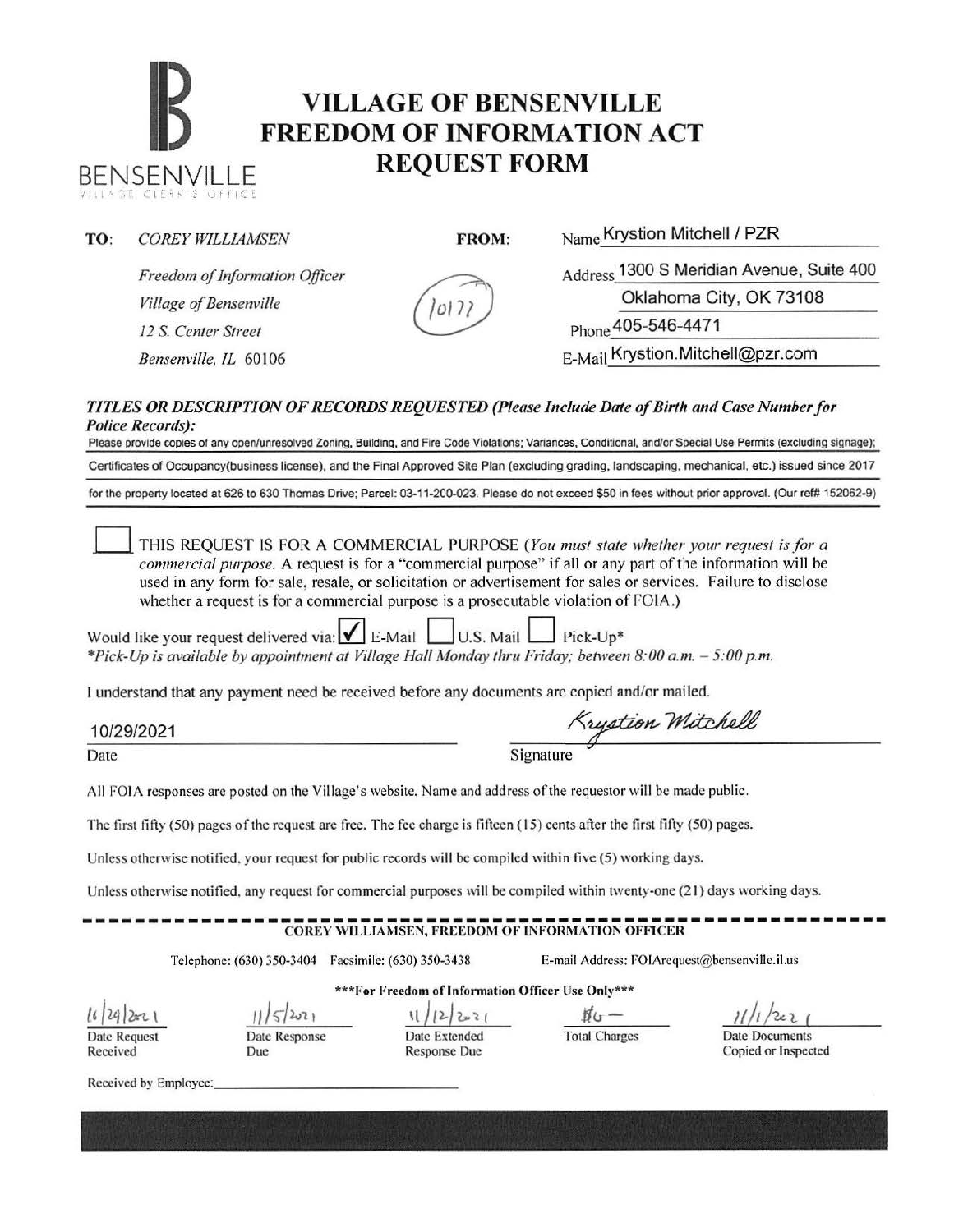Village of Bensenville Department of Community and Economic Development 12 S. Center Street, Bensenville, IL 60106 Phone: 630.350.3413 Fax: 630.350.3449

### **2020**

### **CERTIFICATE OF COMPLIANCE**

#### NON-RESIDENTIAL

ANNUAL INSPECTION

Inspection Number: 74046

DATE: January 16, 2020

This certifies that:

GARLOCK CHICAGO 626 NORTH THOMAS DRIVE BENSENVILLE IL 60106

Has been inspected and satisfactorily passed inspection.

Business,may,continue on the current issued Village License.

Å.

EVELOPMEN



r

indsay Laycoax

Village of Bensenville Inspector Village of Bensenville Inspector's Signature

KEEP THIS CERTIFICATE WITH YOUR DEED AND OTHER VALUABLE DOCUMENTS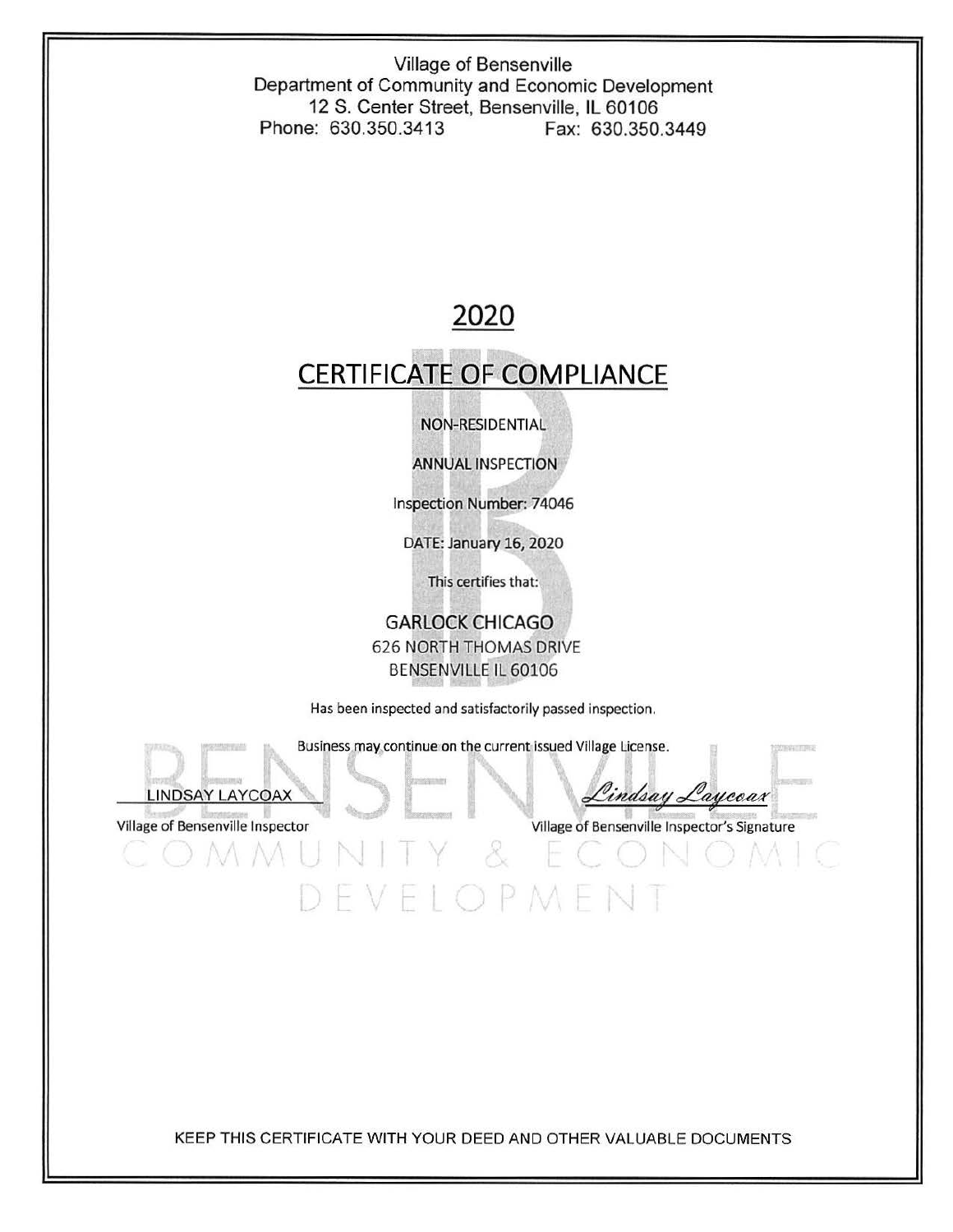Village of Bensenville Department of Community and Economic Development 12 S. Center Street, Bensenville, IL 60106 Phone: 630.350.3413 Fax: 630.350.3449

### **2020**

### **CERTIFICATE OF COMPLIANCE**

### NON-RESIDENTIAL

ANNUAL INSPECTION

Inspection Number: 74047

DATE: February 5, 2020

This certifies that:

### CONCEPTS IN FLOORING 628 NORTH THOMAS DRIVE BENSENVILLE IL 60106

Has been inspected and satisfactorily passed inspection.

Business may continue on the current issued Village License.

VELOPMEN

 $\mathcal{S}$ 



Lindsay Laycoax

Village of Bensenville Inspector Village of Bensenville Inspector's Signature

KEEP THIS CERTIFICATE WITH YOUR DEED AND OTHER VALUABLE DOCUMENTS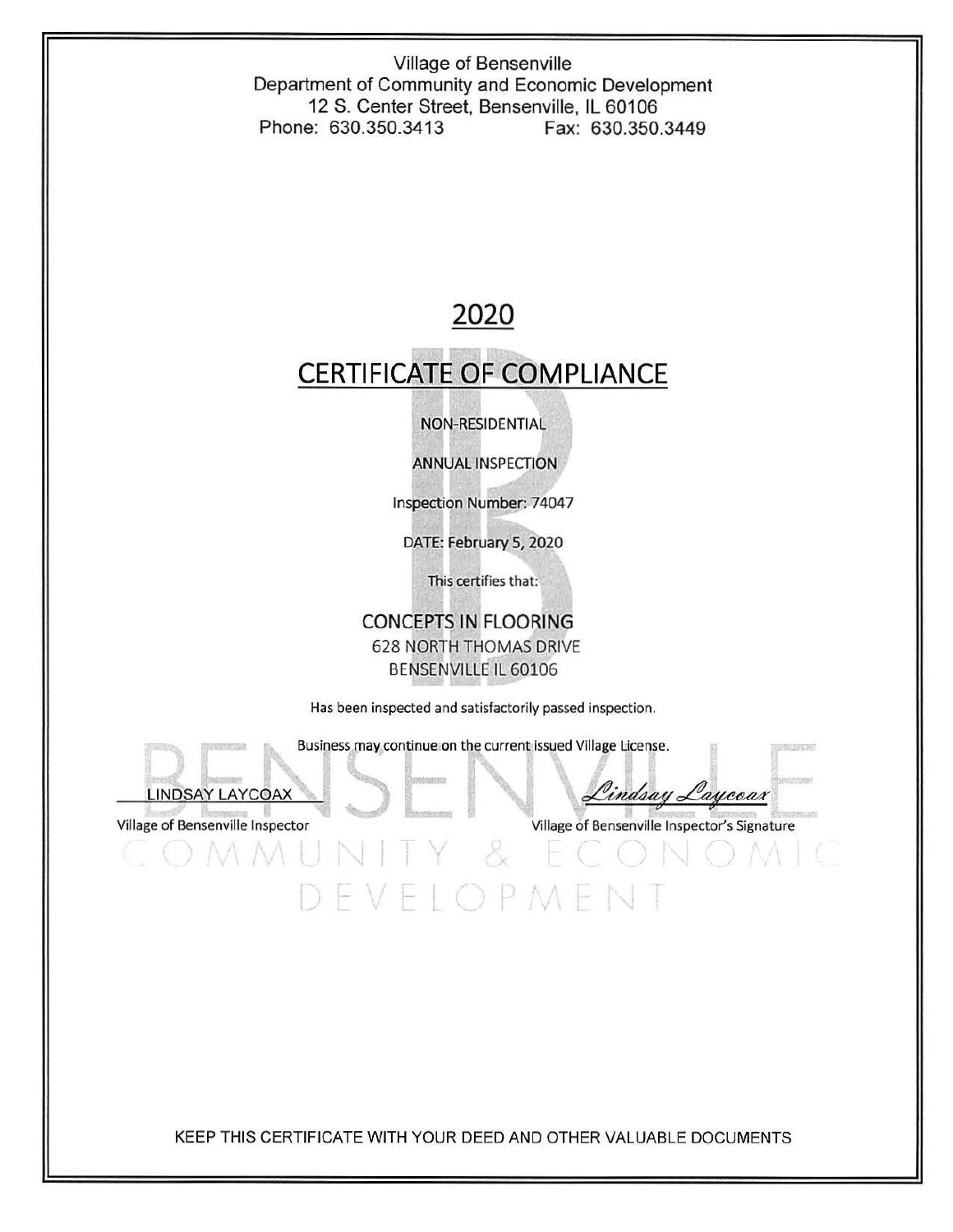Village of Bensenville Department of Community and Economic Development 12 S. Center Street, Bensenville, IL 60106 Phone: 630.350.3413 Fax: 630.350.3449

## 2020 **CERTIFICATE OF COMPLIANCE**  NON-RESIDENTIAL ANNUAL INSPECTION Inspection Number: 74000 DATE: February 4, 2020 This certifies that: **ALLMETAL** INC 630 NORTH THOMAS DRIVE BENSENVILLE IL 60106 ~ Has been inspected and satisfactorily passed inspection. Business may continue on the current issued Village License. Lindsay Laycoax LINDSAY LAYCOAX Village of Bensenville Inspector **Village of Bensenville Inspector's Signature**

KEEP THIS CERTIFICATE WITH YOUR DEED AND OTHER VALUABLE DOCUMENTS